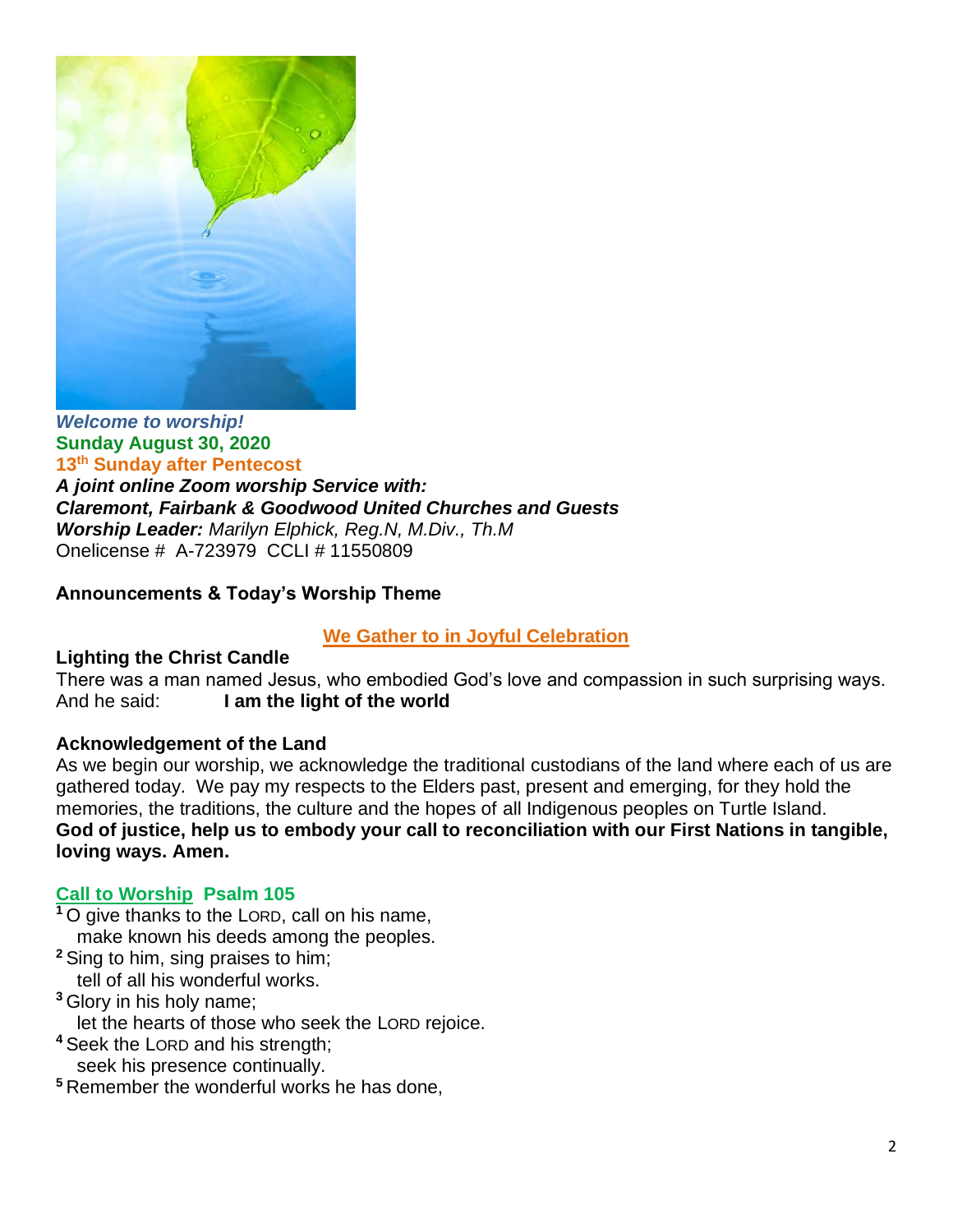his miracles, and the judgments he has uttered,

# **Prayer of the Day**

Creator, you loved us into existence, we bless you and worship you with all our hearts, minds and souls. We come to you as we are with all our concerns, joys and questions. Help us to understand your will for us and give us the strength to carry that out.

In Jesus' name we pray, Amen **Opening Hymn:** The Servant Song

## **VIDEO**

## **We Open our Hearts to the Spirit's Voice**

One: Whether you take what is written in the Bible as fact, metaphor, myth or story, listen now to these words for the meaning they hold in your lives today.

**All: May the Spirit bless us with wisdom and wonder, as we ponder the meaning of these words in our lives.**

# **Exodus 3:1-15**

## **Moses at the Burning Bush**

**3** Moses was keeping the flock of his father-in-law Jethro, the priest of Midian; he led his flock beyond the wilderness, and came to Horeb, the mountain of God. **<sup>2</sup>** There the angel of the LORD appeared to him in a flame of fire out of a bush; he looked, and the bush was blazing, yet it was not consumed. **<sup>3</sup>** Then Moses said, "I must turn aside and look at this great sight, and see why the bush is not burned up." **<sup>4</sup>** When the LORD saw that he had turned aside to see, God called to him out of the bush, "Moses, Moses!" And he said, "Here I am." **<sup>5</sup>** Then he said, "Come no closer! Remove the sandals from your feet, for the place on which you are standing is holy ground." **<sup>6</sup>** He said further, "I am the God of your father, the God of Abraham, the God of Isaac, and the God of Jacob." And Moses hid his face, for he was afraid to look at God.

**<sup>7</sup>** Then the LORD said, "I have observed the misery of my people who are in Egypt; I have heard their cry on account of their taskmasters. Indeed, I know their sufferings, **<sup>8</sup>** and I have come down to deliver them from the Egyptians, and to bring them up out of that land to a good and broad land, a land flowing with milk and honey, to the country of the Canaanites, the Hittites, the Amorites, the Perizzites, the Hivites, and the Jebusites. **<sup>9</sup>** The cry of the Israelites has now come to me; I have also seen how the Egyptians oppress them. **<sup>10</sup>** So come, I will send you to Pharaoh to bring my people, the Israelites, out of Egypt." **<sup>11</sup>** But Moses said to God, "Who am I that I should go to Pharaoh, and bring the Israelites out of Egypt?" **<sup>12</sup>** He said, "I will be with you; and this shall be the sign for you that it is I who sent you: when you have brought the people out of Egypt, you shall worship God on this mountain.

#### **The Divine Name Revealed**

**<sup>13</sup>** But Moses said to God, "If I come to the Israelites and say to them, 'The God of your ancestors has sent me to you,' and they ask me, 'What is his name?' what shall I say to them?" **<sup>14</sup>** God said to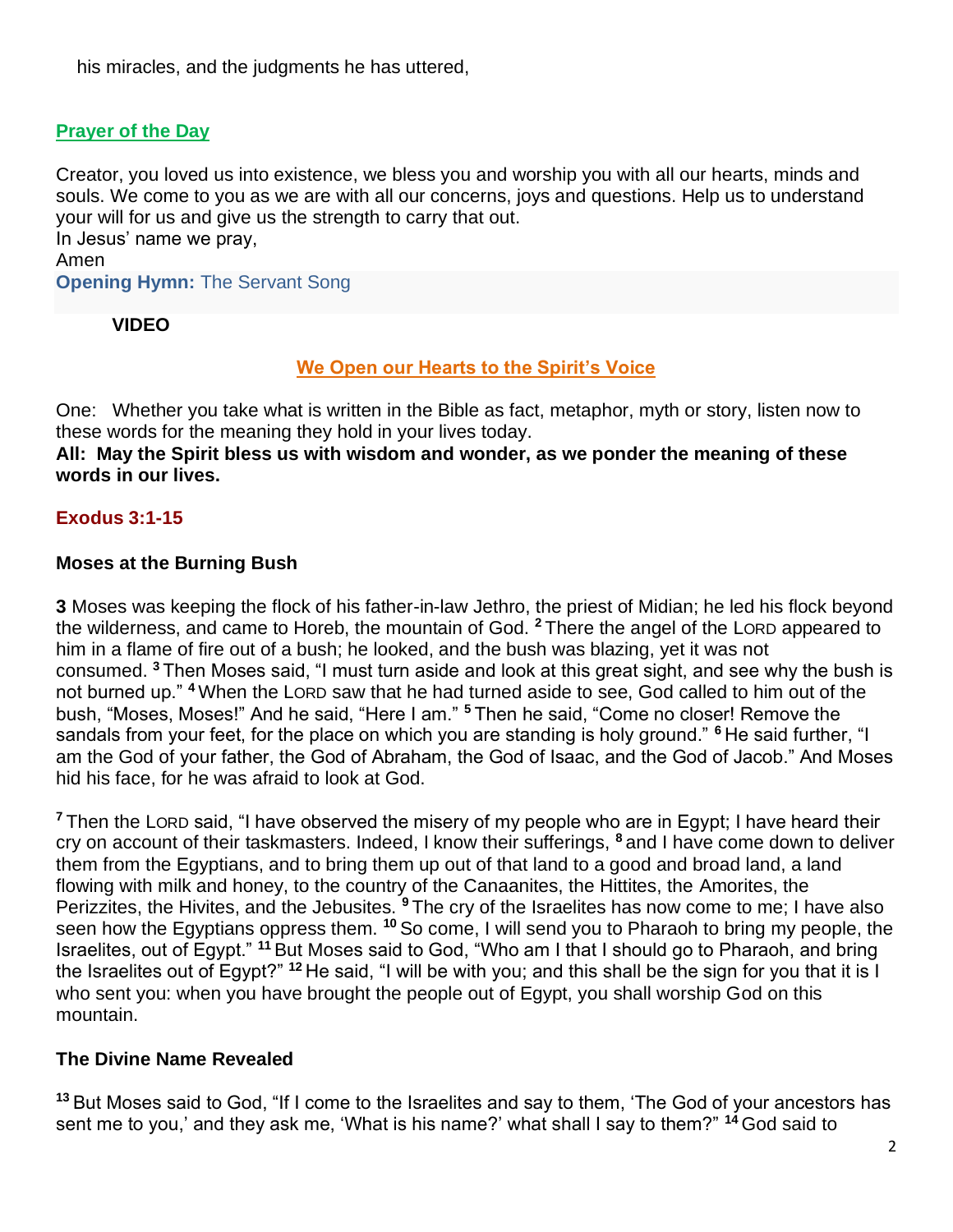Moses, "I AM WHO I AM."<sup>[\[a\]](about:blank#fen-NRSV-1594a)</sup> He said further, "Thus you shall say to the Israelites, 'I AM has sent me to you.'" <sup>15</sup> God also said to Moses, "Thus you shall say to the Israelites, 'The LORD,<sup>[<u>b</u>]</sup> the God of your ancestors, the God of Abraham, the God of Isaac, and the God of Jacob, has sent me to you':

This is my name forever, and this my title for all generations.

## **Gospel Acclamation**

## **Matthew 16:21-28**

**<sup>21</sup>** From that time on, Jesus began to show his disciples that he must go to Jerusalem and undergo great suffering at the hands of the elders and chief priests and scribes, and be killed, and on the third day be raised. **<sup>22</sup>** And Peter took him aside and began to rebuke him, saying, "God forbid it, Lord! This must never happen to you." **<sup>23</sup>** But he turned and said to Peter, "Get behind me, Satan! You are a stumbling block to me; for you are setting your mind not on divine things but on human things."

#### **The Cross and Self-Denial**

**<sup>24</sup>** Then Jesus told his disciples, "If any want to become my followers, let them deny themselves and take up their cross and follow me. **<sup>25</sup>** For those who want to save their life will lose it, and those who lose their life for my sake will find it. **<sup>26</sup>** For what will it profit them if they gain the whole world but forfeit their life? Or what will they give in return for their life?

**<sup>27</sup>** "For the Son of Man is to come with his angels in the glory of his Father, and then he will repay everyone for what has been done. **<sup>28</sup>** Truly I tell you, there are some standing here who will not taste death before they see the Son of Man coming in his kingdom."

#### **Reflection: Marilyn Elphick**

**We Joyfully Respond to the Good News**

**Hymn of the Day: Eye has not Seen Marty Haugen**

**Invitation to the Offering**

# **Prayer of Dedication for the Gifts**

#### **A Prayer of Thanksgiving and Dedication**

You have come close to each of us. You have extended to us your own special love,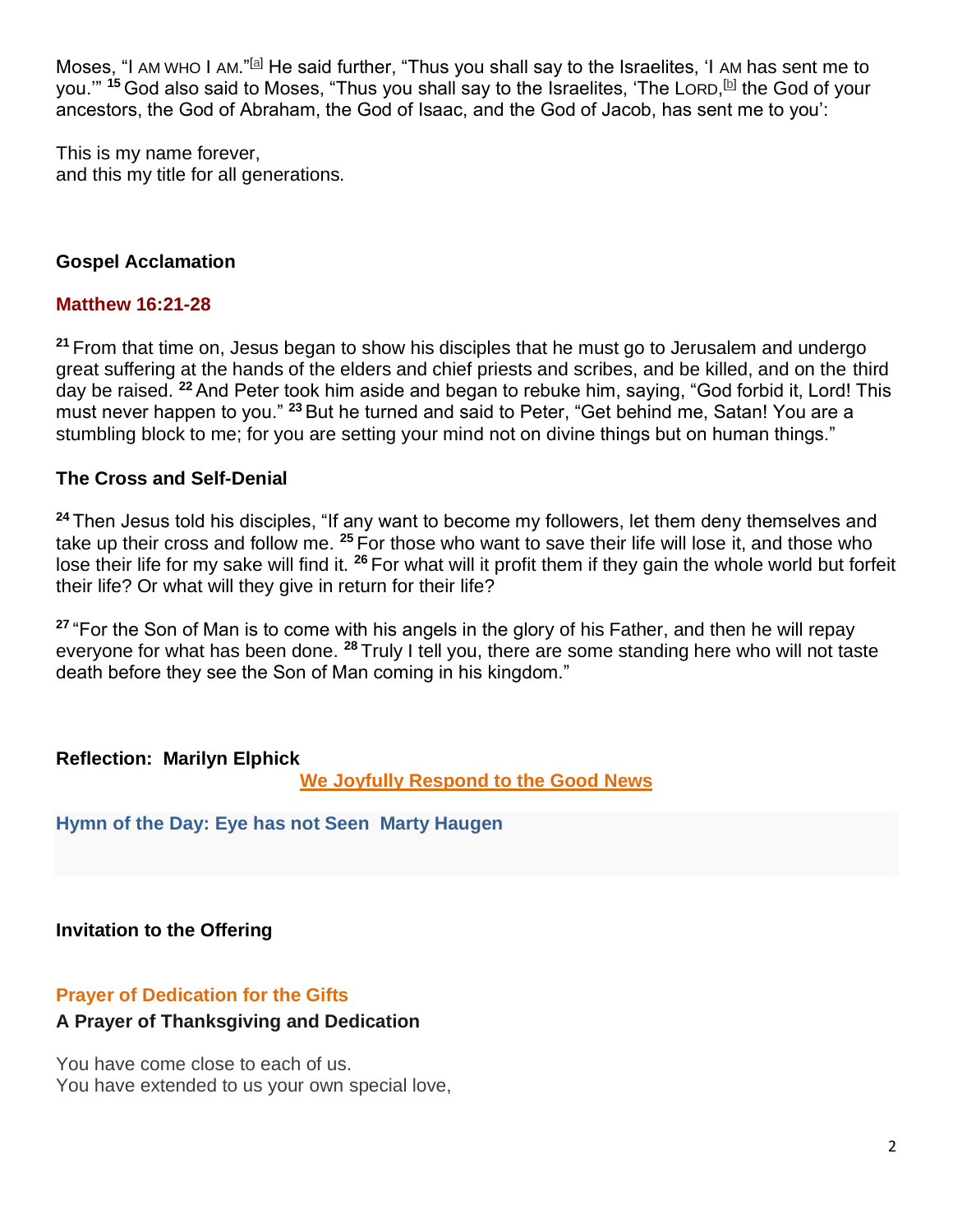and have given to us such special gifts. Thank you God for these.

Thank you for all the other gifts that are present in these people around me. Together we are a gifted people - Your people.

You gave us these gifts for a purpose. They are to be used by us, to serve the needs of others. Give us courage, Lord, and the confidence too, to take these gifts with us now as we go.

Open our eyes and hearts to those we meet. Help us to see their need, and to show your love, and to use Your gifts that are invested in us, to bring them hope, and life.

We go now with unwrapped gifts, ready to be used. We go as your servants, Ready to touch others with your love. And we don't go alone.

Amen.

**Prayers of the People**

**The Lord's Prayer**

**Closing hymn**

**Canticle of the Turning**

#### **Blessing and Commissioning**

May the beauty of God be reflected in your eyes, the love of God be reflected in your hands, the wisdom of God be reflected in your words, and the knowledge of God flow from your heart, that all might see, and seeing, believe.